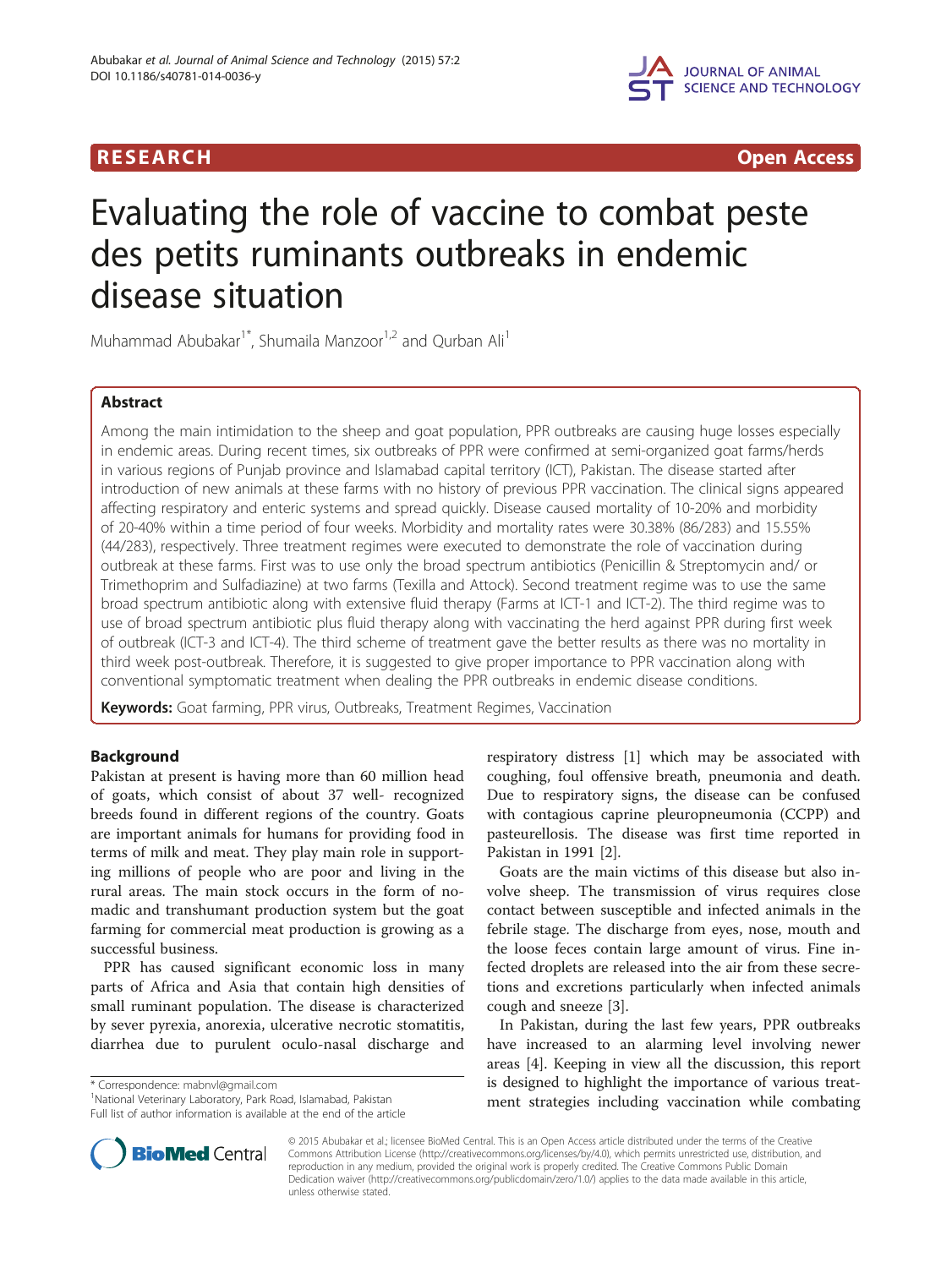the PPR outbreaks in endemic disease situations to point out the possibilities to save goat farming from this risk.

# Methods

# Outbreaks description

Outbreaks were investigated at six semi-organized commercial farms of goats in Islamabad Capital Territory (ICT) and two nearby areas of Punjab province (Attock, Taxilla) (Figure 1). The map of area is showing that the outbreaks occurred in close proximity. All the farms were having similar housing conditions with no history of previous PPR vaccination. The disease started after introduction of new animals to these farms. The animals (6-10 months of age) were purchased from different livestock markets with no history of PPRV vaccination.

# Study plan for treatment regimes

The study was planned to demonstrate the affects of various treatment strategies especially role of vaccination in the natural outbreak situations. There was three treatment regimes were selected and executed with each treatment regime was carried out at two farms.

First scheme was to use only broad spectrum antibiotics (Penicillin-Streptomycin and/or trimethoprim and sulfadiazine) at two farms (Texilla and Attock). The antibiotics were given intramuscularly daily at recommended dose.

Second treatment regime was to use the broad spectrum antibiotic along with extensive fluid therapy (Oral and intravenous) at two farms (ICT-1 and ICT-2). Some salt and sugar preparation (ORS) were added in drinking water while Ringer-lactate was given intravenously.

The third regime was to use of broad spectrum antibiotic plus fluid therapy as in second group along with vaccinating the herd against PPR (Pestivec<sup>R</sup>; Jordon) during first week of outbreak (ICT-3 and ICT-4). The vaccine was administered subcutaneously at dose rate of 1ml in adults and 0.5ml in young. Each treatment was started as soon as the disease was recognized at the farm.

#### Collection of samples and laboratory confirmation

Nasal and ocular swabs were taken from sick animals while tissues from lungs, liver, spleen, intestines and lymph-nodes were collected from dead animals. Blood serum was also collected from sick animals.

Thirty swabs and sixty serum samples, collected from clinically suspected animals, were tested for PPRV confirmation by using Immuno-capture enzyme linked immune-sorbant assay (IcELISA) and Competitive ELISA (cELISA), respectively.

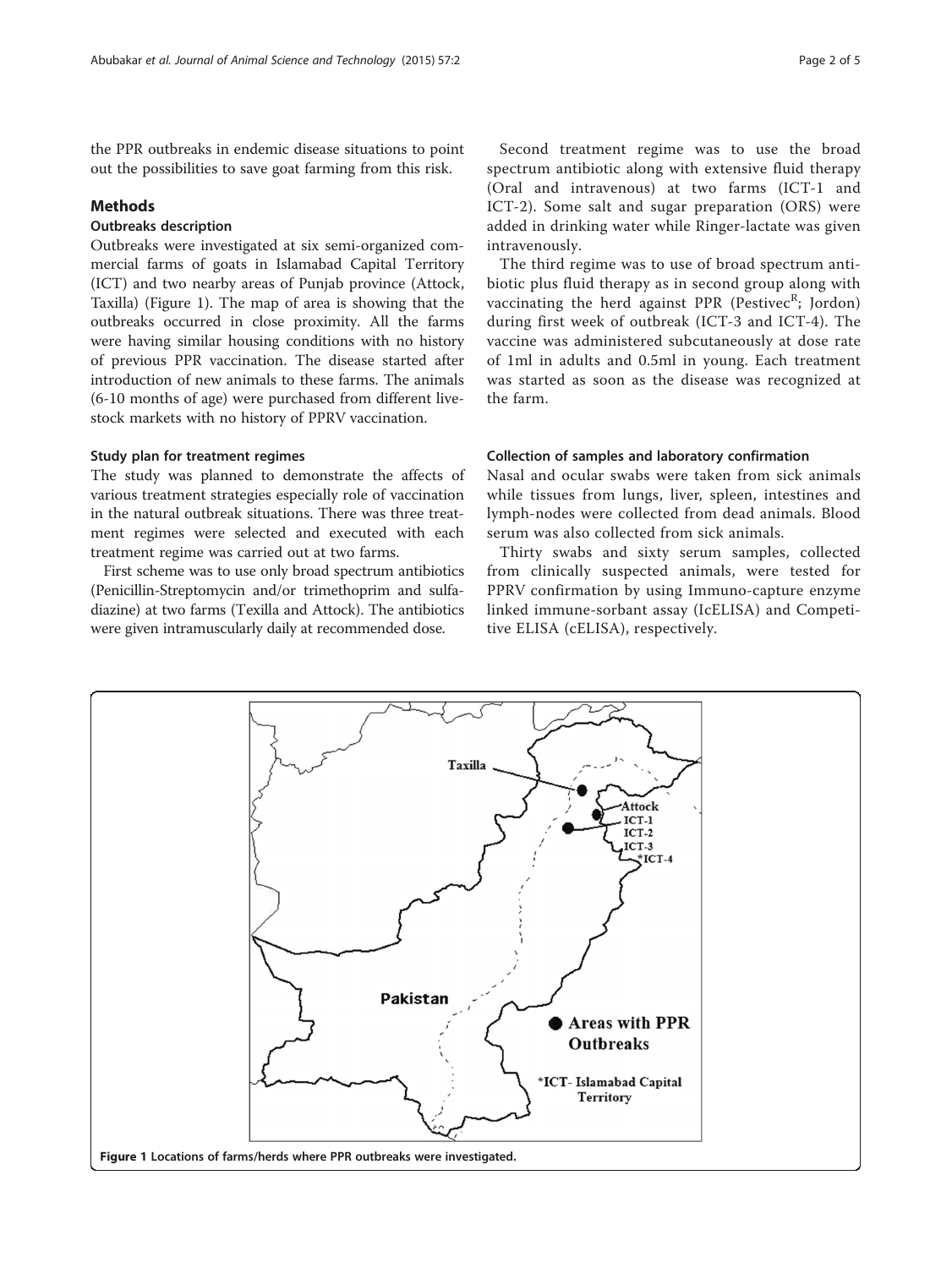| Area/Farm           | Animal species | <b>Total animal kept</b> | <b>Diseased</b> | <b>Mortality</b> | Morbidity rate % | Mortality rate % |
|---------------------|----------------|--------------------------|-----------------|------------------|------------------|------------------|
| <b>Taxilla</b>      | Goat           | 55                       | 17              | 10               | 30.91            | 18.18            |
| Fateh-Jung (Attock) | Goat           | 67                       | 16              | 09               | 23.88            | 13.43            |
| $*$ ICT-1           | Goat           | 34                       | 11              | 04               | 32.35            | 11.76            |
| $ICT-2$             | Goat           | 42                       | 16              | 07               | 38.09            | 16.67            |
| $ICT-3$             | Goat           | 57                       | 15              | 09               | 26.32            | 13.43            |
| $ICT-4$             | Goat           | 28                       |                 | 05               | 39.28            | 17.86            |
|                     |                | 283                      | 86              | 44               | 30.38            | 15.55            |

Table 1 Farm-wise distribution of PPR outbreaks with specie and mortality rate

\*Islamabad Capital Territory.

Representative samples of dead animals from each infected herds (4 from each herd) were also taken and tested through Ic ELISA and RT-PCR. In group-wise comparison, five swabs and ten serum samples were collected in each herd while all morbid animals were sampled for the confirmation of disease.

#### Tests used for the confirmation of outbreaks

PPR antigen detection was performed using (Ic-ELISA) kit imported from World Reference Laboratory (Pirbright, UK). As recommended by the kit manufacturer, the final absorbance was measured at a wavelength of 492 nm [\[5](#page-4-0)].

The presence of viral nucleic acid from tissue samples was confirmed by Reverse Transcription-Polymerase Chain Reaction (RT-PCR). Total cellular RNA was extracted using the Qiagen-RNAeasy kit as per the manufacturer's instructions. RT-PCR was performed for the F-gene of PPRV using one step RT-PCR kit (Invitrogen) as per the manufacturer's instructions. PCR was carried out using PCR primers and conditions as described previously [\[6,7\]](#page-4-0).

PPR antibodies were detected using cELISA kit (collectively produced by Biological Diagnostic Supplies Ltd, Flow Laboratories and The Pirbright Institute (formerly Institute for Animal Health). The OD values were converted to percentage inhibition and the samples with PI >50% were considered as positive [[8\]](#page-4-0).

#### Results

Disease started with sudden onset of fever, respiratory and enteric clinical signs and spread quickly. At three

Table 2 Summary of samples tested with different tests

farms, 86 out of 283 animals exhibited the clinical disease, giving morbidity rate of 30.38%. A total of 44 animals died with mortality rate of 15.55% (44/283) (Table 1).

Among the samples tested, swab and tissue samples were positive with both Ic-ELISA and RT-PCR while all the serum samples were found positive for PPR antibodies (Table 2).

There was a variation of mortality pattern in groups under different treatment regimes. In group I, the mortality continued up-to fourth week of clinical outbreak while the clinical disease sustained up to sixth week of its onset. In group II, the mortality stopped in third week and still the clinical disease continued up to fourth week post clinical disease.

In group-III, the mortality stopped in second week while the clinical disease continued up to fourth week but its symptoms were mild (Table [3](#page-3-0)). Mortality rate on first week of the outbreak was similarly high in all groups but it dropped appreciably in second week in group 2 and 3. It further dropped in group- 2 in third week but there was no mortality in group 3 while the mortality continued in group-1 till fourth week.

### **Discussion**

The study presents an important scenario for PPR disease and its treatment in endemic disease situation in Pakistan. Due to lack of awareness of disease and no organized vaccination program, the disease has become endemic in Pakistan [[9](#page-4-0)-[11](#page-4-0)]. In the past PPR outbreaks were diagnosed only on the basis of clinical signs because of laborious laboratory procedures, cost

| Type of samples                       | <b>Samples</b> | <b>Test Applied &amp; Samples Positive</b> |                         |               |                                             |  |
|---------------------------------------|----------------|--------------------------------------------|-------------------------|---------------|---------------------------------------------|--|
|                                       | tested         | <b>CELISA</b>                              | <b>ICELISA</b>          | <b>RT-PCR</b> | <b>Results</b>                              |  |
| Swab (ocular and nasal)               | 30             | -                                          | 21                      | 25            | Positive for PPR antigen + F-gene detection |  |
| Serum                                 | 60             | 52                                         | $\qquad \qquad \  \, -$ |               | Positive for PPR antibodies                 |  |
| Tissue (Lung, Spleen and Lymph-nodes) | 24             | $\overline{\phantom{0}}$                   | 19                      |               | Positive for PPR antigen + F-gene detection |  |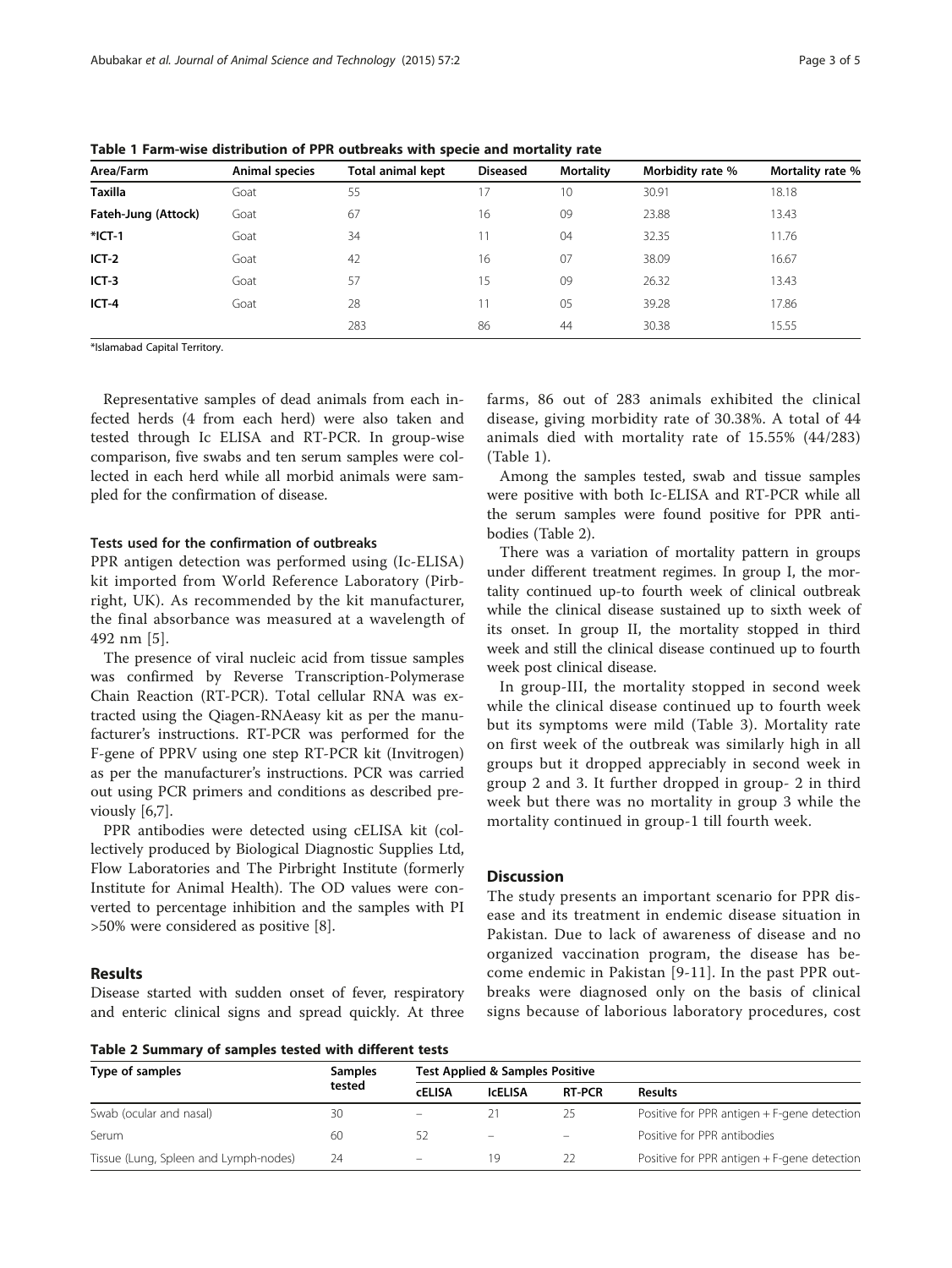| <b>Treatment</b><br>group | Area/farm              | Overall<br>mortality | Mortality in first<br>week | Mortality in second<br>week | Mortality in third<br>week | Mortality in fourth<br>week |
|---------------------------|------------------------|----------------------|----------------------------|-----------------------------|----------------------------|-----------------------------|
|                           | <b>Taxilla</b>         | 10                   | 4                          |                             |                            |                             |
| Group-1                   | Fateh-Jung<br>(Attock) | 09                   |                            |                             |                            |                             |
| Group-2                   | $ICT-1$                | 04                   |                            |                             |                            | 0                           |
|                           | $ICT-2$                | 07                   | 4                          |                             |                            | 0                           |
| Group-3                   | $ICT-3$                | 09                   | 6                          |                             | 0                          | $\mathbf 0$                 |
|                           | $ICT-4$                | 05                   | $\overline{4}$             |                             | 0                          | 0                           |
|                           |                        | 44                   | 25                         | 12                          |                            |                             |

<span id="page-3-0"></span>Table 3 Treatment-wise distribution of mortality in selected PPR outbreaks

effectiveness of test applied and difficult handling of larger population along with the constraint of test availability. In the present study competitive ELISA was used with high specificity (99.8%) and sensitivity (90.5%) for the detection of PPR virus antibodies in serum samples compared with gold standards like virus neutralization test VNT [\[12-14\]](#page-4-0). The implementation of cELISA aided in tracking the outbreaks of PPR disease in different geographical regions, measuring economic losses from the disease, epidemiology of the disease in different population of animals [[1,15](#page-4-0)].

The mortality in PPR goats can be up to 100% in severe infections, but during milder outbreaks less than 50% mortality may be seen [[16](#page-4-0)]. However, published information on the survivability of goats diagnosed with clinical PPR, under different antimicrobial therapies are sparse, if not absent. The results of the present study revealed that survivability in different treatment groups varies (Table 3). These treatment strategies are usually applied to combat PPR outbreaks in the field. Narayanan et al. [\[17\]](#page-4-0) treated clinical cases of PPR were treated with broad-spectrum antibiotics like enrofloxcin, @5mg per kg body weight. Intestinal astringents like creta and kaolin were administered. Intravenous fluids like dextrose normal saline (10ml/ kg body weight), was administered for the treatment of diarrhea and restoration of body fluid ionic balance for seven days as described by Wosu [[18\]](#page-4-0) and Abubakar and Irfan [[19](#page-4-0)]. In contrast, we used above strategies along with use of PPR vaccine which proved the best in combating the outbreaks.

Virus induced immune-suppression attributable to leucopenia predisposes secondary bacterial infections, where bronchopneumonia is the most frequently observed bacterial complication in peste des petits ruminants virus (PPRV)-infected animals [[16,20,21](#page-4-0)]. Common secondary infections include Pasteurella species [[21\]](#page-4-0). The disease is highly endemic in South Asia, caused by lineage 4 of PPRV unlike Sub-Saharan countries where circulation of lineages 1-3 are reported [[2\]](#page-4-0). Because the outcome of PPRV infections can be linked to secondary bacterial infections, it is important to treat them appropriately, subsequently an increased survivability might be achieved.

A possible explanation for outbreaks could be the excretion of PPR viral antigen in some body secretion. Abubakar et al. [[22](#page-4-0)] explained the possible excretion of PPRV antigen in fecal material in which they described a possible mechanism of virus transmission following natural infection. This idea may demonstrate a potential method by which PPRV outbreaks occur spontaneously in areas not previously known to have circulating virus. Shedding of PPRV antigen in the fecal material of the recovered goats following a disease incursion put forward the possibility that goats may be shedding the PPR virus in their fecal matter. These findings are also in agreement with Ezeibe et al. [[23](#page-4-0)] and may reinforce the idea that virus can subclinically infect animals and excrete and/or transmit virus to naïve 'in contact' animals.

### Conclusion

The main reason for these outbreaks could be the endemic nature of PPR disease in Pakistan and as there is no organized program for its vaccination. Therefore, it is recommended that proper importance should be given to treatment regimes as mentioned above as well as vaccination during the face of a PPR outbreak.

#### Competing interests

The authors declare that they have no competing interests.

#### Authors' contributions

MA designed the study, MA and SM performed sampling and testing while MA and QA drafted the manuscript and all authors read and approved the final manuscript.

#### Acknowledgements

The support of field veterinary staff is appreciated in reporting the outbreaks. The support by FAO regional and national projects is also acknowledged.